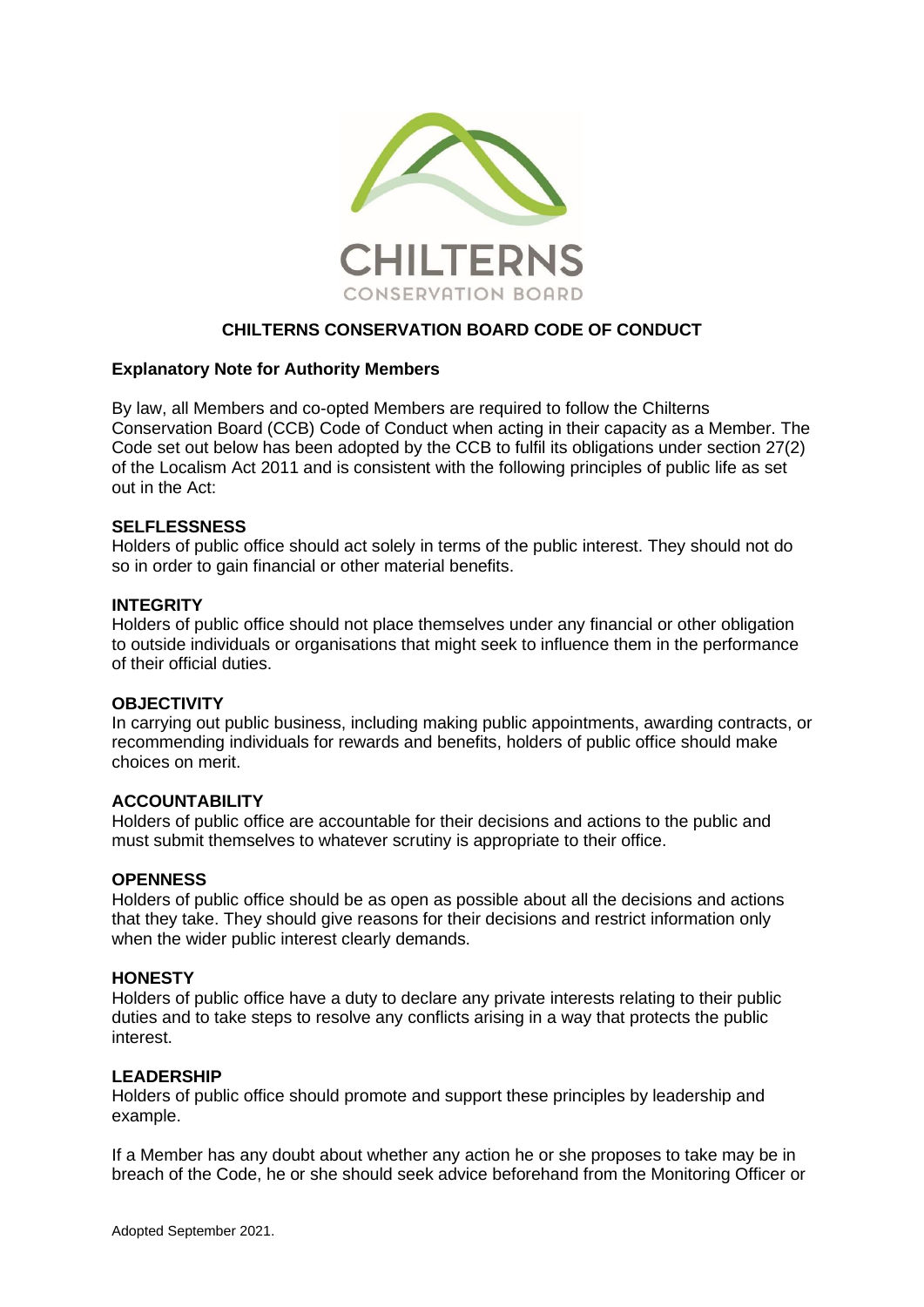Deputy Monitoring Officer. However, please remember that responsibility for a Member's actions remains at all times with that Member.

Anyone who considers a Member has failed to comply with this Code may make a formal complaint about that Member. The CCB has procedures for dealing with complaints. If a complaint is upheld, this may lead to formal censure, adverse publicity ("naming and shaming"), or the CCB removing the Member concerned from a Committee or other position.

This explanatory note does not form part of the Code.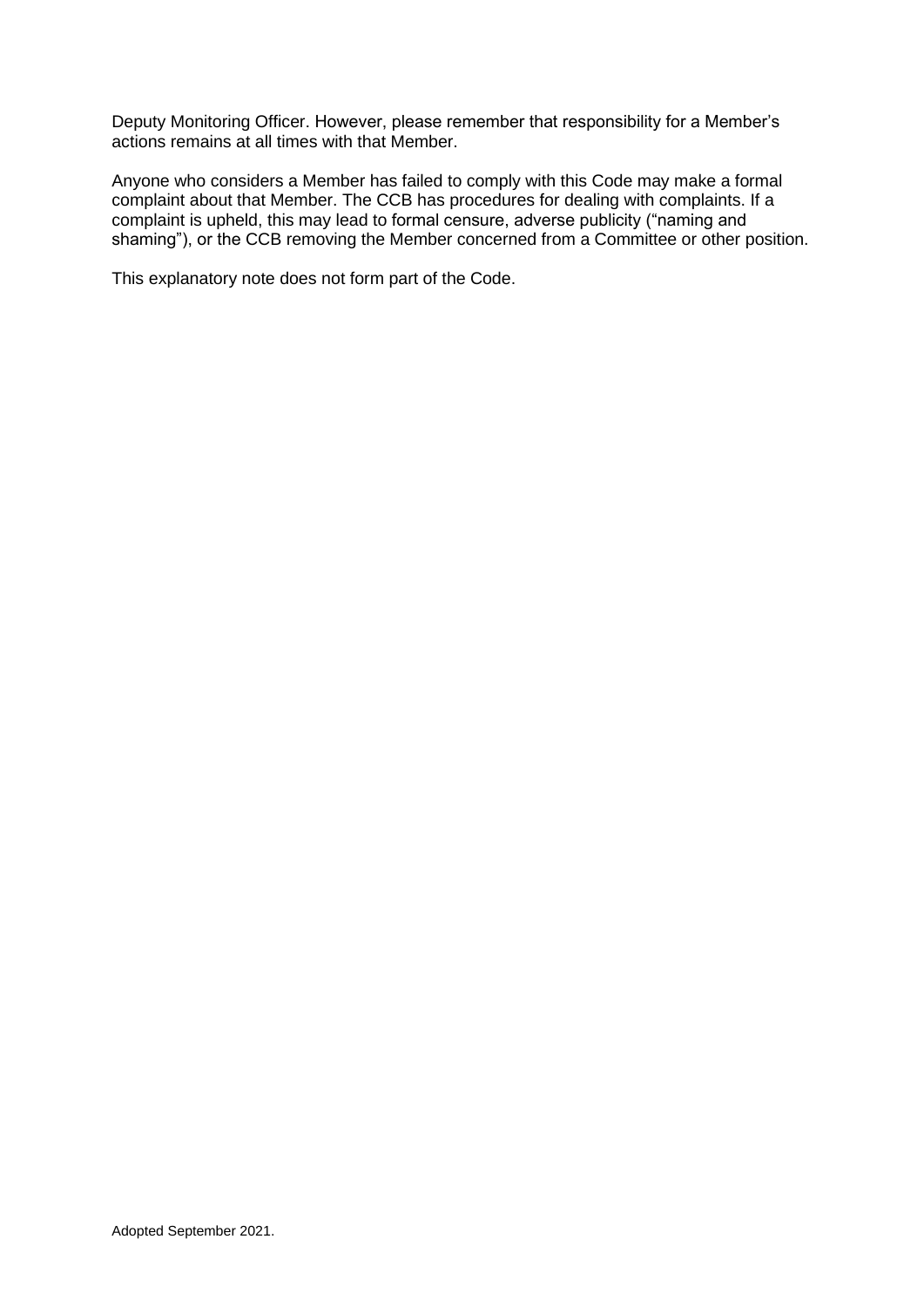## **CHILTERNS CONSERVATION BOARD**

## **CODE OF CONDUCT**

## **PART 1: GENERAL OBLIGATIONS**

Whenever a Member is acting in his or her capacity as a Member or co-opted Member they:

1. must treat others with respect.

2. must not use, or try to use, their position improperly to obtain an advantage or disadvantage for themselves or any other person or body.

3. must not use the CCB's resources improperly for political purposes or any other purposes forbidden by the CCB.

4. must not do anything that compromises, or is likely to compromise, the impartiality of those who work for the CCB and recognise that officers are employed by and serve the whole authority.

5. must not bully anyone.

(Bullying is offensive, intimidating, malicious, insulting or humiliating behaviour that is directed at someone over whom they have some actual or potential influence).

6. must not intimidate, or try to intimidate, anyone who has complained about them or who may be involved with a complaint about them.

7. must not disclose information that they know, or ought to know, is confidential, without authority or a legitimate reason.

8. must not prevent, or try to prevent, anyone from obtaining information to which they are entitled by law.

9. must not do anything that may cause the CCB to breach any of the Equality laws that prohibit discrimination on grounds such as age, sex, race, disability, religion/belief, sexual orientation or pregnancy.

10. when making decisions on behalf of or part of the CCB, must have regard to any relevant advice provided to them by the CCB's Finance Officer, Monitoring Officer and Deputy Monitoring Officer, where such advice is offered pursuant to his or her statutory duties.

## **PART 2: REGISTRATION AND DISCLOSURE OF INTERESTS**

#### **A. Disclosable Pecuniary and other Interests**

1. Every Member must, within 28 days of becoming a Member or co-opted Member, or of the Code being adopted, notify the CCB's Deputy Monitoring Officer of any disclosable pecuniary and other interest as set out in Part 2A, paragraph 5 of the Code below, where the pecuniary interest is the Member's, the spouse or civil partner of the Member, or is the pecuniary interest of somebody with whom the Member is living as a husband or wife, or as if he or she were civil partners, and where the Member is aware that that other person has that interest.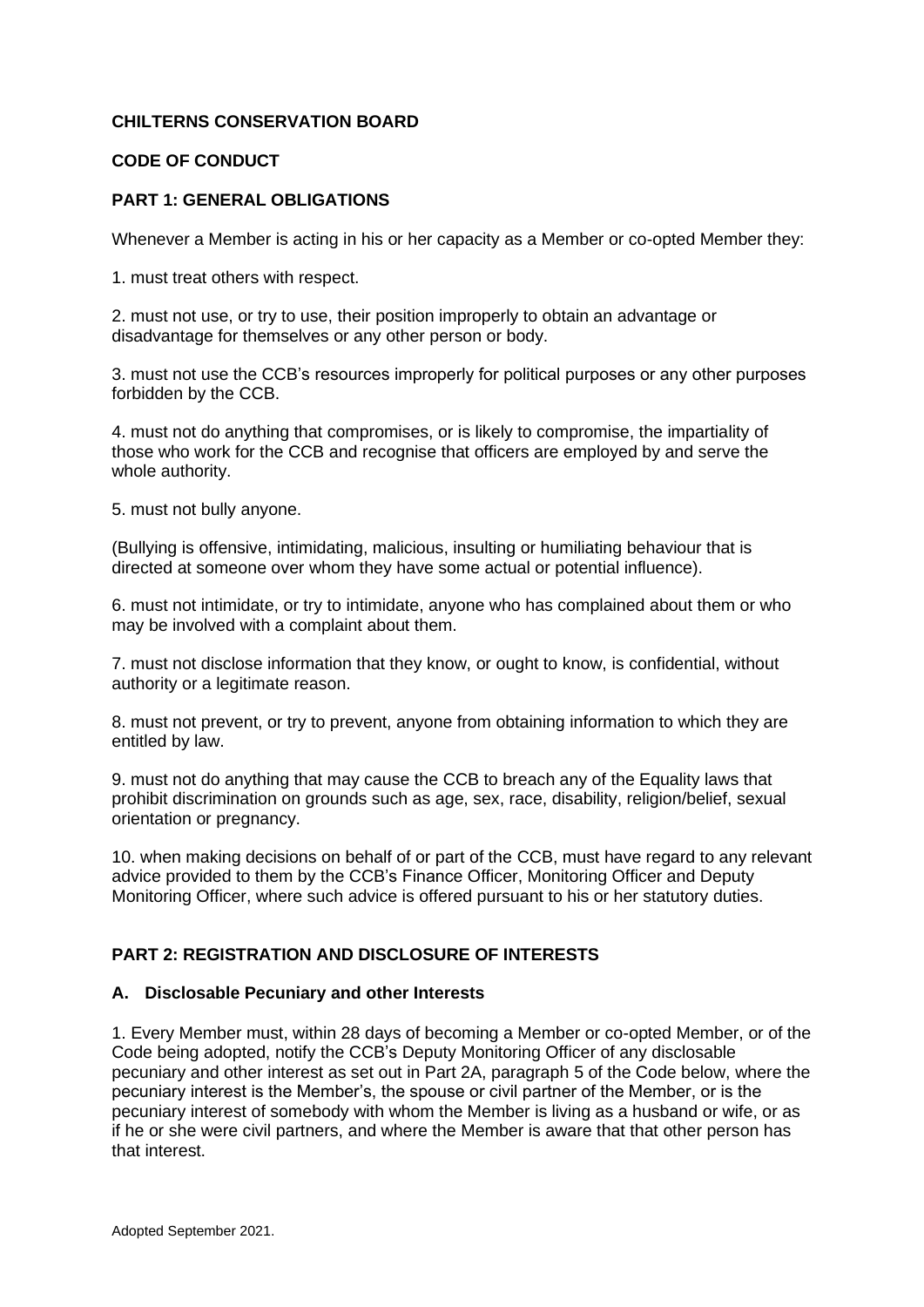2. All disclosable pecuniary interests, whether already entered into the Register of Interests or not, in any matter being considered at a meeting of the CCB, committee, sub-committee, panel or other group at which the Member is present, must be disclosed to the meeting, except where the matter is a 'sensitive interest'.1 Where the interest is a 'sensitive interest', the Member must disclose merely *the fact that* he or she has a disclosable pecuniary interest in the matter concerned.

<sup>1</sup>A 'sensitive interest' is described in the Localism Act 2011 as a member or co-opted member of an authority having an interest, and the nature of the interest being such that the member or co-opted member, and the authority's Monitoring Officer, consider that disclosure of the details of the interest could lead to the member or co-opted member, or a person connected with the member or co-opted member, being subject to violence or intimidation.

3. Where a Member has a disclosable pecuniary interest in any matter being considered at a meeting of the CCB, or one of its committees, sub-committees or panels he or she must not participate in discussion of, or vote on, that matter, and must withdraw from the room where the meeting is being held, unless dispensation has been obtained from the CCB's Monitoring Officer. However, this does not prevent a Member from making representations on the matter to the meeting in accordance, where appropriate, with the CCB's public speaking procedures, provided that he or she withdraws from the room when those representations are concluded and before any discussion or vote takes place.

4. Following any disclosure of an interest not on the CCB's register of interests maintained by the Deputy Monitoring Officer, or the subject of pending notification, the Member must notify the Deputy Monitoring Officer of the interest within 28 days beginning with the date of disclosure.

5. The following sub-paragraphs (i) to (vii) provide a summary of disclosable pecuniary interests that must be disclosed in accordance with Part 2A paragraph 1 above:

**(i) Employment, office, trade, profession or vocation -** Any employment, office, trade, profession or vocation carried on for profit or gain.

**(ii) Sponsorship** - Any payment or provision of any other financial benefit (other than from the CCB), including payments from a trade union, in respect of any expenses incurred in carrying out duties as a Member or towards election expenses. Sponsorship payments are disclosable where they were made within the twelfth months prior to the time that you make a notification of the interest.

**(iii) Contracts -** Any contract that has not yet been discharged for the provision of goods or services or the execution of works that is made between the CCB and a Member (or a relevant person or a body in which that Member or a relevant person has a beneficial interest)

**(iv) Land -** Any beneficial interest in land within the Chilterns Area of Outstanding Natural Beauty (AONB).

**(v) Licences -** Any licence to occupy land in the Chilterns AONB for a month or longer.

**(vi) Corporate tenancies -** Any tenancy where the tenant is a body in which a Member or a relevant person has a beneficial interest.

**(vii) Securities** - Any beneficial interest in securities of a body where:

(a) a Member is aware that that body has a place of business or land in the Chilterns AONB; and

(b) either: